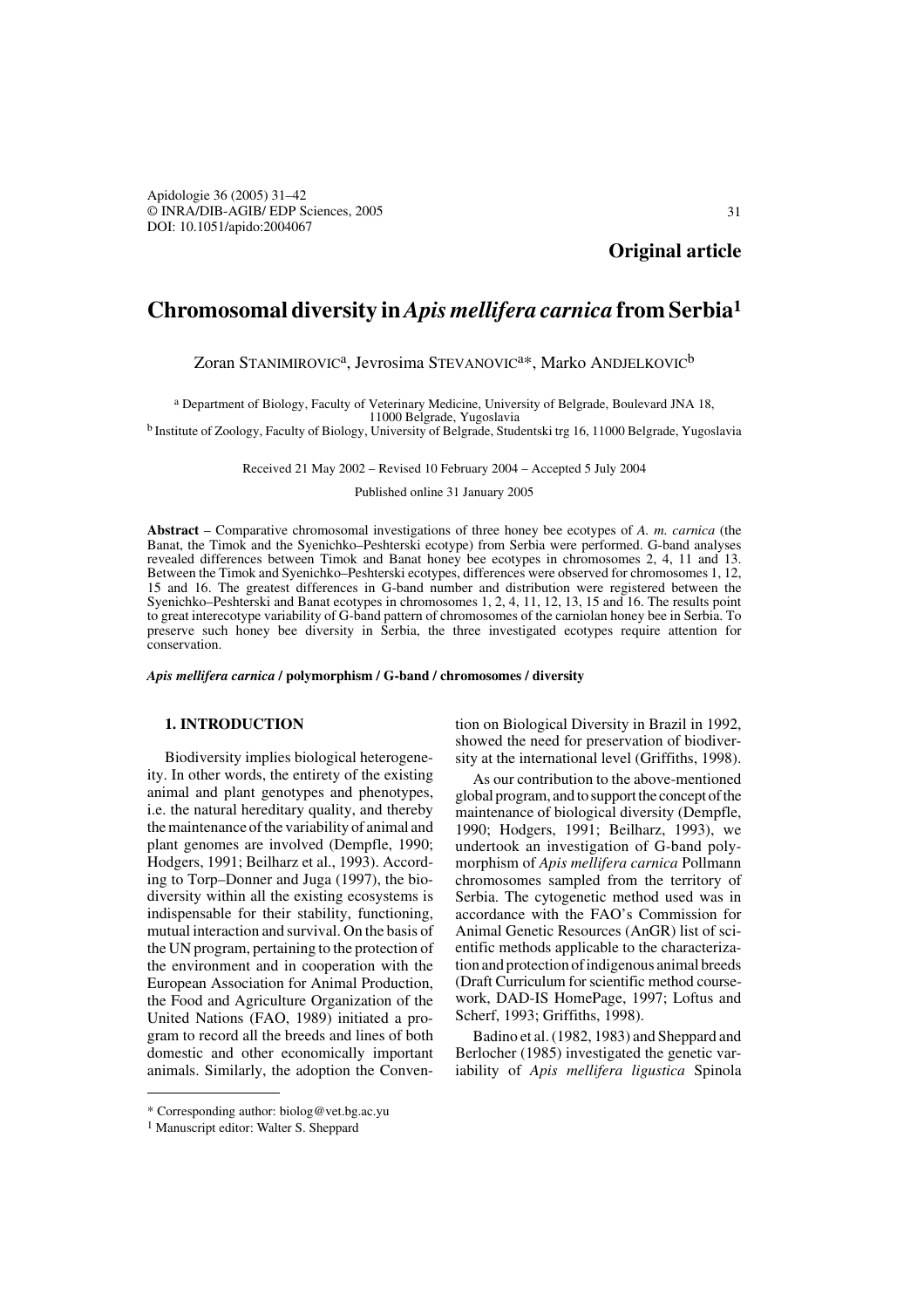32 Z. Stanimirovic et al.

using polymorphic enzyme electrophoresis. The same method was used to study enzyme polymorphism in *Apis mellifera* L. from Norway (Sheppard and Berlocher, 1984), in honey bees from western Czechoslovakia (Sheppard and McPheron, 1986), in Sicilian honey bees (Badino et al., 1985) and Greek honey bees (Badino et al., 1988). Sheppard (1988) observed a loss of variation in both the number of polymorphic enzymes and the number of allozymes per polymorphic locus in U.S. honey bee populations compared with those of the Old World. Combined analyses of morphological and allozyme variability were undertaken for populations from Kenya (Meixner et al., 1994) and Turkey (Kandemir et al., 2000). DNA analysis of Old World *A. mellifera* subspecies revealed significantly more variation than had been detected by analysis of enzyme polymorphism and has been used to study natural introgression between subspecies (Smith et al., 1991; Garnery et al*.*, 1992; Meixner et al., 1993), and to test hypotheses concerning subspecies origin, dispersion and biogeography (Garnery et al., 1991; Arias and Sheppard, 1996). Schiff and Sheppard (1995) reported significant differences between feral and commercial populations of honey bees from the southern United States based on mtDNA haplotypes and allozyme variability. Sheppard et al. (1996) examined mtDNA variation among endemic honey bee subspecies using the restriction anzyme *Hin*fl and identified twenty different mtDNA haplotypes.

The first cytogenetic characterization of the chromosomes of the honey bee *Apis mellifera* was done by Hoshiba and Kusanagi (1978). They gave a full description of all chromosomes and stated their biometric characteristics. The results of karyotype and banding analyses on haploid males, diploid males and females of *A. mellifera* were published by Hoshiba (1984a, 1984b). Hoshiba and Okada (1986) presented results of karyological and G-banding analyses of the haploid male of *Apis cerana japonica* Radoszkowsky and *Apis mellifera ligustica*, from the cytotaxonomic point of view. To reveal chromosome evolution of bees and wasps, Hoshiba and Imai (1993) studied C-banding patterns of *Apis cerana japonica* and *Apis mellifera ligustica*.

The first karyological investigations of honey bees *Apis mellifera carnica* from Yugoslav regions (Stanimirovic et al., 1997) showed that, with regard to the biometric value of its chromosomes, the karyotype of the Banat honey bee ecotype corresponded to those of Hoshiba and Kusanagi (1978), therefore the Banat karyotype was taken as referential. The biometric analyses of chromosomes of the two investigated ecotypes, Banat (B) and Syenichko– Peshterski (SP), from Yugoslav territory indicated differences in relative length and centromere index (arm ratio) of their chromosomes. The greatest differences in relative chromosome length were noticed between autosomes Nos. 1, 2, 3, 11, 12, 14 and 15, where the lengths of chromosomes Nos. 1, 2, 3, 6 and 12 were greater in honey bees of Syenichko–Peshterski ecotype, whilst chromosomes Nos. 11, 14 and 15 were longer in honey bees of Banat referential ecotype. The greatest differences in centromere index were noticed between chromosomes Nos. 1, 2, 4 and 16 (Stanimirovic et al., 1998, 1999a, b). Stevanovic (2002) revealed chromosomal and morphometric differences among honey bees belonging to three ecotypes (Banat, Timok and Syenichko–Peshterski ecotypes) from the territory of Serbia; while the results of Pejovic (2001), Stanimirovic et al. (2001, 2002a, b) and Cirkovic (2002) approved the existence of a great intra- and interpopulation variability in exertion of hygienic and grooming behavior of Banat yellow honey bees and Syenichko–Peshterski honey bees. These findings prompted us to perform ultrastructural analyses concerning distribution of euchromatin and heterochromatin of chromosomes of honey bees of the three mentioned ecotypes: Banat (B), Syenichko–Peshterski (SP) and Timok (T), to provide further detailed information on G-band polymorphism of the chromosomes of *A. m. carnica* from Serbia.

The term "ecotype" implies a genetic variety within a single species, adapted to local ecological conditions (Dumanovic et al., 1985). "Ecotype" is also defined as a race adapted to the selective action of a particular environment. Ecotypes are described as climatic or edaphic. In honey bees, it is a case of climatic ecotypes, because honey bee colonies have biological one-year cycle, adaptable to variable influences of environmental climatic conditions. In every habitat, there is a stable harmony among the cycle of melliferous herbs, climatic changes and the biological cycle of the local honey bee.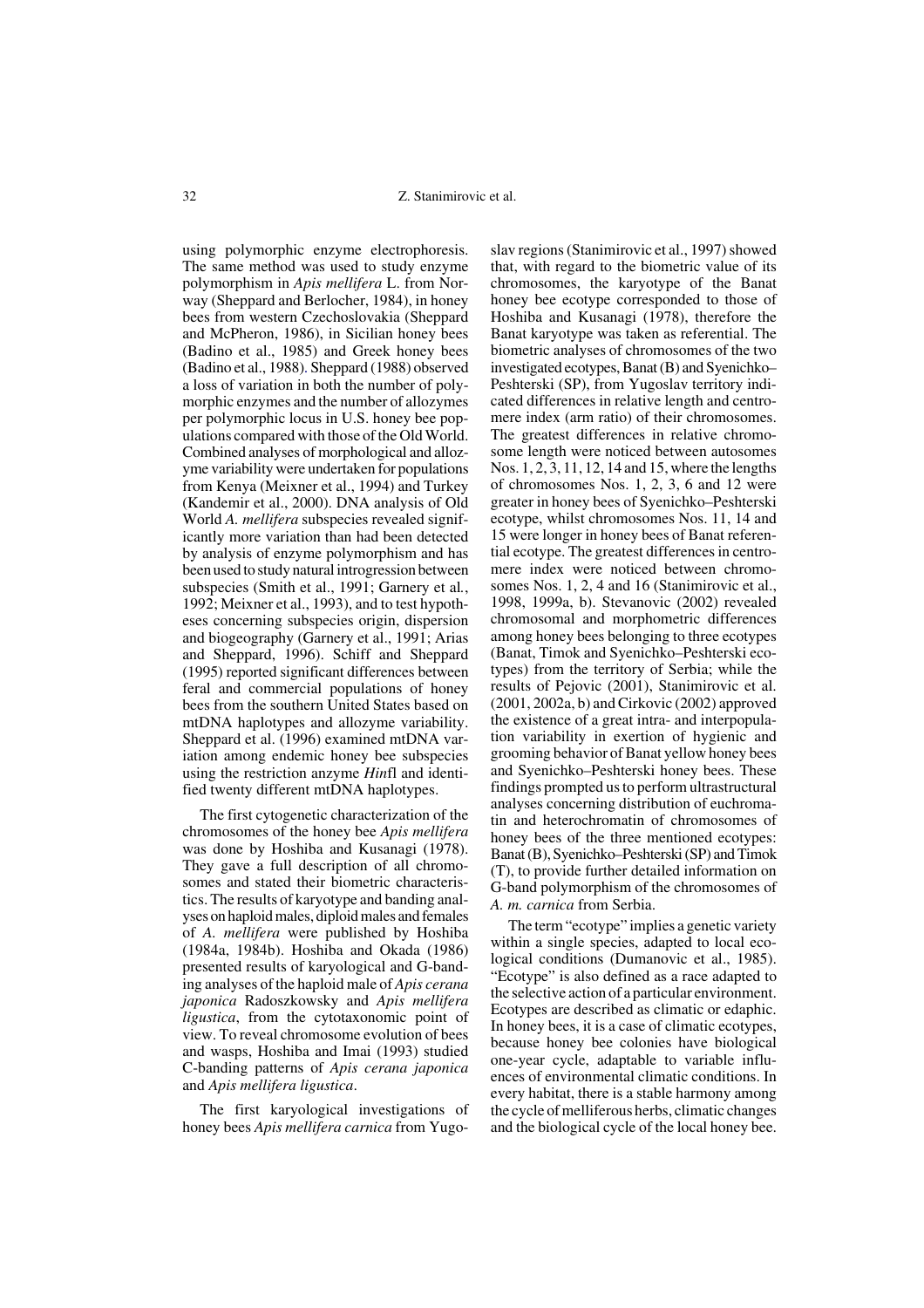

**Figure 1.** Geographical distribution of the sampled localities: Banat region (localities: 1. Belosavci; 2. Dumbovo; 3. Curug; 4. Dublje; 5. Ripanj; 6. Cerak; 7. Drenovac; 8. Sevarice; 9. Tabanovic; 10. Crna Bara); Timok region (localities: 11. Ilino; 12. Krivi Vir; 13. Lukovo; 14. Stupanj; 15. Metris; 16. Lubnica; 17. Vrazogrnac; 18. Sesalac; 19. Milusinac; 20. Levovik); Syenichko–Peshterski region (localities: 21. Vranovina; 22. Kocarnik; 23. Borostica; 24. Dubovo; 25. Cvijetlje; 26. Livadak; 27. Grabovica; 28. Sare; 29. Pavlje; 30. Gonje).

Thence, the annual cycle of a local honey bee (ecotype) appears as an inheritable developmental form, i.e. as a result of a long adaptation (Bubalo et al., 1994).

It could be considered that honey bees of each ecotype investigated in this study are adapted to specific microclimatic and floristic conditions of the region they inhabit.

Honey bees of Banat ecotype (B) inhabit the Banat region (Fig. 1) an area between the latitudes 44°20' and 45°30' and between longitudes 19°20' and 20°40'; the altitude is from 75 to 165 m. Climate is continental or moderate continental, with an average annual temperature of 12.0 °C, the average minimal temperature of the coldest month being 1.4 °C, and an absolute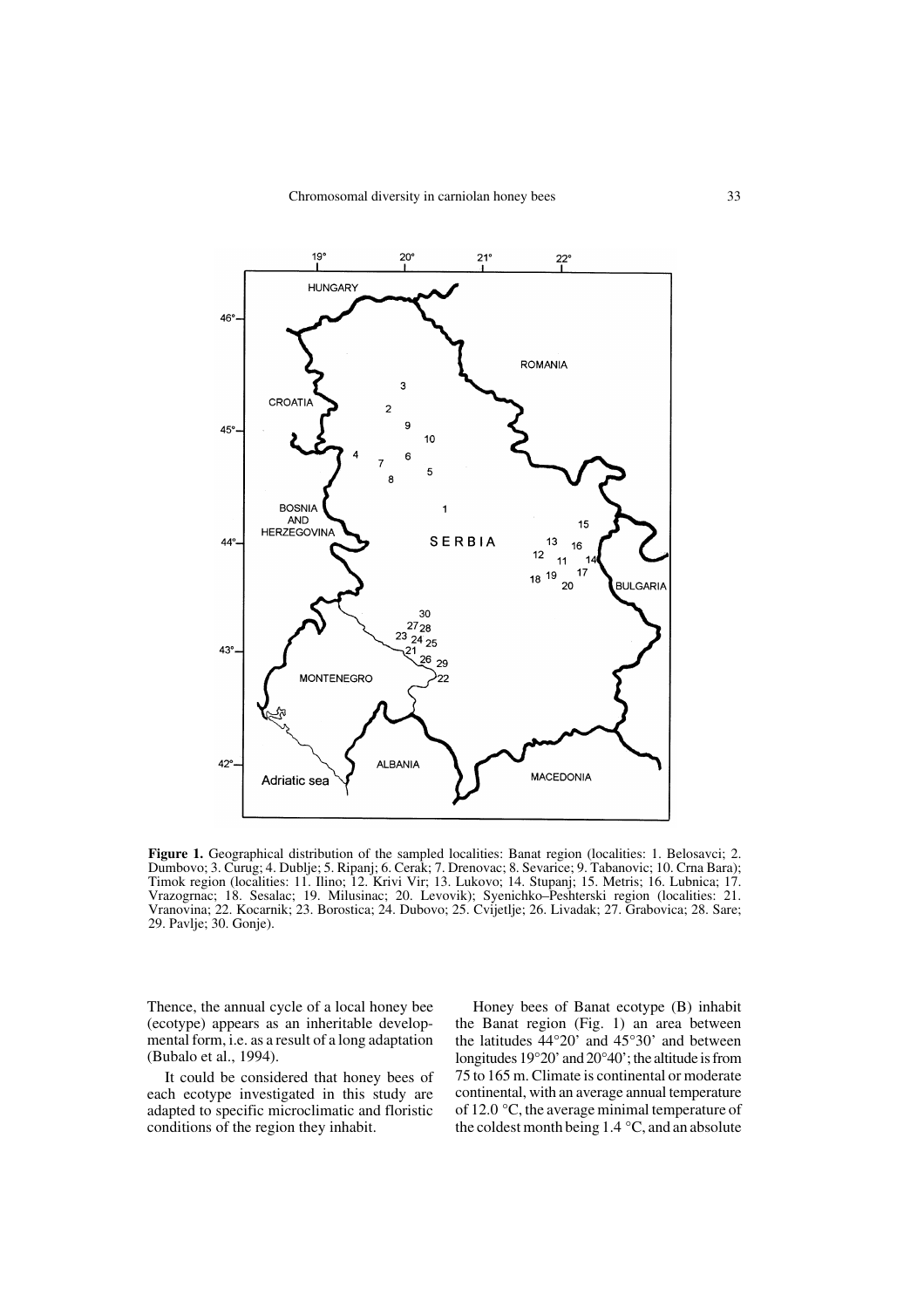temperature miminum of 11.8 °C. In this region no month with average monthly temperature below 0 °C has been recorded. The avegare annual precipitation is 58.9 mm.

Honey bees of Timok ecotype (T) are from the Timok region, i.e. between latitudes 43°30' and 44°10' and between longitudes 21°40' and 22°40'. The climate is moderate continental with various modifications depending on altitude, which extends from 120 to 450 m. The average annual temperature is  $10.7 \degree C$ , the average minimal temperature of the coldest month is – 0.6 °C and the absolute temperature minimum is –22.2 °C. During January and December, the average monthly temperatures are below 0 °C. The average annual precipitation is 50.0 mm.

The third ecotype, the so called Syenichko– Peshterski ecotype (SP) refers to the Syenichko–Peshterski Plateau. The Plateau spreads in meridian direction between latitudes 43°0' and 43°30' and between longitudes 19°45' and 20°45', with average altitude 1167 m. The continental climate in this region is characterized with cold winters, abundant precipitation and cool summers. The average annual temperature is 6.4 °C, the average minimal temperature of the coldest month is  $-4.33$  °C and the absolute temperature minimum is  $-27.6$  °C. During summer periods the temperature in this region goes up to 16 °C, which is considerably below the average temperature values for Banat region (23.3 °C) and Timok region (22 °C). During four months, from the begining of December till the end of March, the average monthly temperature in Syenichko–Peshterski region is below 0 °C, which indicates the existence of extremely cold and prolonged winter periods. The average annual precipitation is 69.1 mm.

Bearing in mind all the aforementioned differences among the regions inhabited by the analysed honey bee ecotypes, in addition to the ascertained differences in the external morphology (Stevanovic, 2002), relative length and centromere index of chromosomes (Stanimirovic et al., 1998, 1999a, b; Stevanovic, 2002) and behavioral features (hygienic and grooming) among SP, B and T ecotypes (Pejovic, 2001; Pejovic et al., 2002; Stanimirovic et al., 2001, 2002a, b; Cirkovic, 2002), we undertook to investigate chromosomal diversity of *A. m. carnica* by using G-banding method – all this as the first step in our further research into the genetic diversity of honey bees on the territory of Serbia.

### **2. MATERIALS AND METHODS**

For chromosomal analyses of honey bees, 12 worker prepupae from each locality were sampled. Prepupae were collected from 10 localities within each investigated region (Banat, Timok and Syenichko–Peshterski), thus 120 prepupae of each ecotype were collected.The names and geographical distribution of the sampled localities are presented in Figure 1. Sampling was carried out from small apiaries that had existed on the same localities at least 50 years, separated from other apiaries by at least 7 km. In these apiaries, honey bee colonies were kept in traditional hives which had never been moved. Requeening of colonies was strictly natural. As those apiaries were rather isolated and foreign queens had never been introduced into them, the genetic influence from other apiaries was minimal.

Only the cerebral ganglia from living worker prepupae, nine to eleven days old, with star-like, reddish eyes, were used for the cytogenetic analysis. Chromosomes from the cerebral ganglia were prepared in accordance with a modified procedure of Hoshiba et al. (1995). G–banding of chromosomes was done by the tripsin-method of Seabright (1971) and Ronne (1991), as modified by Stanimirovic (1999b).

The preparations were examined by an Opton photomicroscope. Photomicrographs of the chromosomes (karyotypes) were taken at the magnification 2000 $\times$ . In 50 chromosomal sets (2n = 32) of each ecotype, all chromosomes were analysed. Thus, the analyses of distribution of euchromatin and heterochromatin regions were performed on 1600 chromosomes of each ecotype. Visual comparison of G-band distribution on chromosomes, performed according to Stanimirovic et al. (1999b), provided G-band chromosome patterns of each investigated ecotype.

## **3. RESULTS**

The results of ultrastructural analyses of chromosomes (G–band polymorphism) of the studied honey bee ecotypes are shown on the original micrographs (Figs. 2–4). Differences in the number and distribution of G–bands on chromosomes were observed between T and B honey bee ecotypes in the case of chromosomes 2, 4, 11 and 13 (Figs. 2, 3, 5). On chromosome 2 of the T honey bee ecotype, an extra euchromatic band (1a) was observed on the p–arm,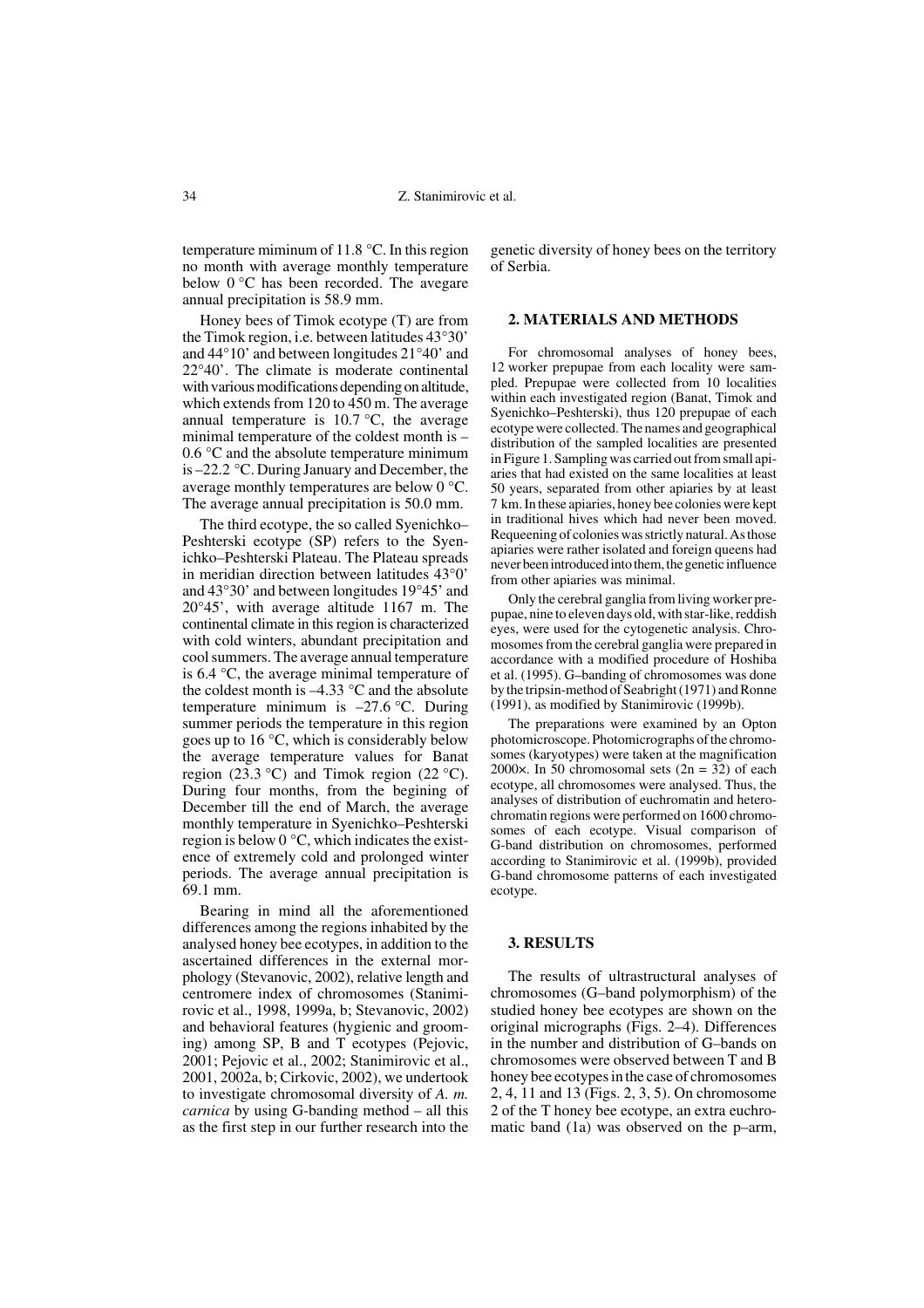

**Figure 2.** G – banded chromosomes of the Banat honeybee ecotype.



**Figure 3.** G – banded chromosomes of the Timok honeybee ecotype.

compared to the chromosome from the same autosome pair in the B referential ecotype. On chromosomes 4, 11 and 13 of the T ecotype, compared to the same chromosomes in the B referential ecotype, additional bands were detected on q–arms: two additional bands [one heterochromatic  $(C_2)$  and one euchromatic  $(C_3)$ ] in case of chromosome 4, three additional bands [two heterochromatic  $(A_{1a}, A_{1c})$  and one euchromatic  $(A_{1b})$ ] in case of chromosome 11 and three additional bands [two euchromatic  $(A_1, A_3)$  and one heterochromatic  $(A_2)$ ] in case of chromosome 13 (Fig. 5).

**Figure 4.** G – banded chromosomes of the Syenichko–Peshterski honeybee ecotype.

15

 $10$ 

14

13

Between SP and T ecotypes, differences in chromatic region distribution were observed for chromosomes 1, 12, 15 and 16 (Figs. 3, 4, 6). Two extra bands [one heterochromatic  $(D_2)$ and one euchromatic  $(D_3)$ ] on the p–arm were registered on chromosome 1 of the SP ecotype compared to the chromosome from the same autosome pair in the T honey bee ecotype. On chromosomes 12, 15 and 16 of the SP ecotype, additional bands were detected on q–arms: one additional heterochromatic band  $(A_1)$  on chromosome 12, one additional heterochromatic band  $(A_1)$  on chromosome 15 and one additional heterochromatic band  $(A_{1a})$  on chromosome 16 (Fig. 6).

The greatest differences in G-band number and distribution were registered between SP and B referential ecotypes on chromosomes 1, 2, 4, 11, 12, 13, 15 and 16 (Figs. 2, 4, 7). On chromosome 1 of the SP honey bee, extra heterochromatic  $(D_2)$  and euchromatic  $(D_3)$  blocks were detected on the p–arm, compared to the chromosome from the same autosome pair in the B honey bee. Moreover, the SP ecotype has one additional, paler euchromatic band  $(B_{1a})$ on the p–arm of the second pair of autosomes. On chromosome 4 [two additional bands: one heterochromatic  $(C_2)$  and one euchromatic  $(C_3)$ ], 11 [three additional bands: two heterochromatic  $(A_{1a}, A_{1c})$  and one euchromatic  $(A_{1b})$ ], 12 [one additional heterochromatic band  $(A_1)$ ], 13 [three additional bands: one heterochromatic

II

16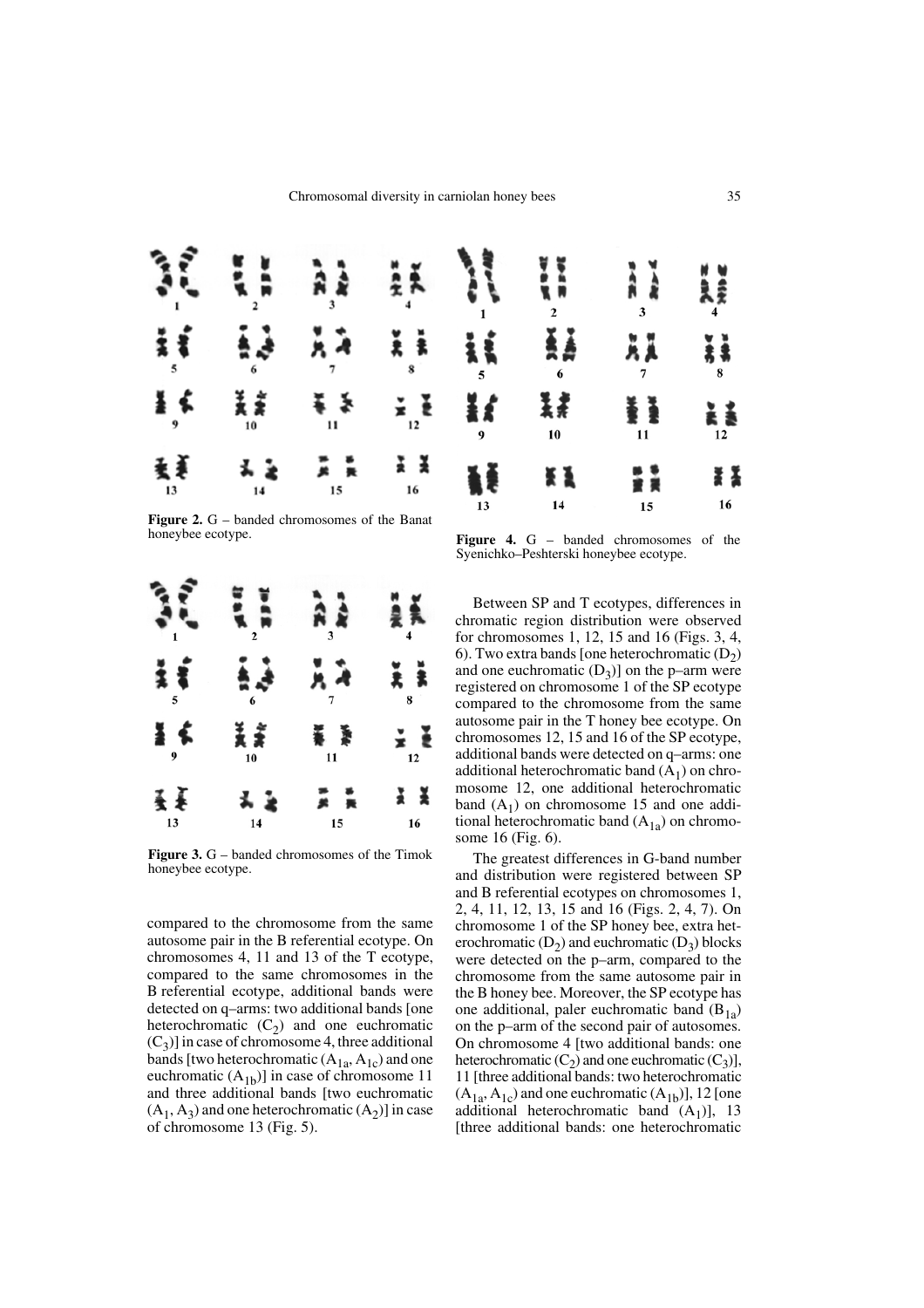

**Figure 5.** Comparative idiogram of chromosomes 2, 4, 11 and 13 with differences in number and distribution of euchromatin and heterochromatin bands of Banat (B) and Timok (T) carniolan honeybee ecotypes.

 $(A_2)$  and two euchromatic  $(A_1, A_3)$ ], 15 [one additional heterochromatic band  $(A_1)$ ], and 16 [one additional heterochromatic band  $(A_{1a})$ ], amplifications of chromosome blocks are detected on the q–arm of the SP honey bee ecotype (Fig. 7).

In honey bees of SP ecotype, out of 120 worker prepupae altogether, 92 (76.67%)

had a karyotype with homozygous status for analysed euchromatic and heterochromatic bands. However, in the karyotype of 28 SP worker prepupae (23.33%) we noticed the existence of heterozygous status with regard to distribution of euchromatic and heterochromatic bands compared to chromosomes of B referential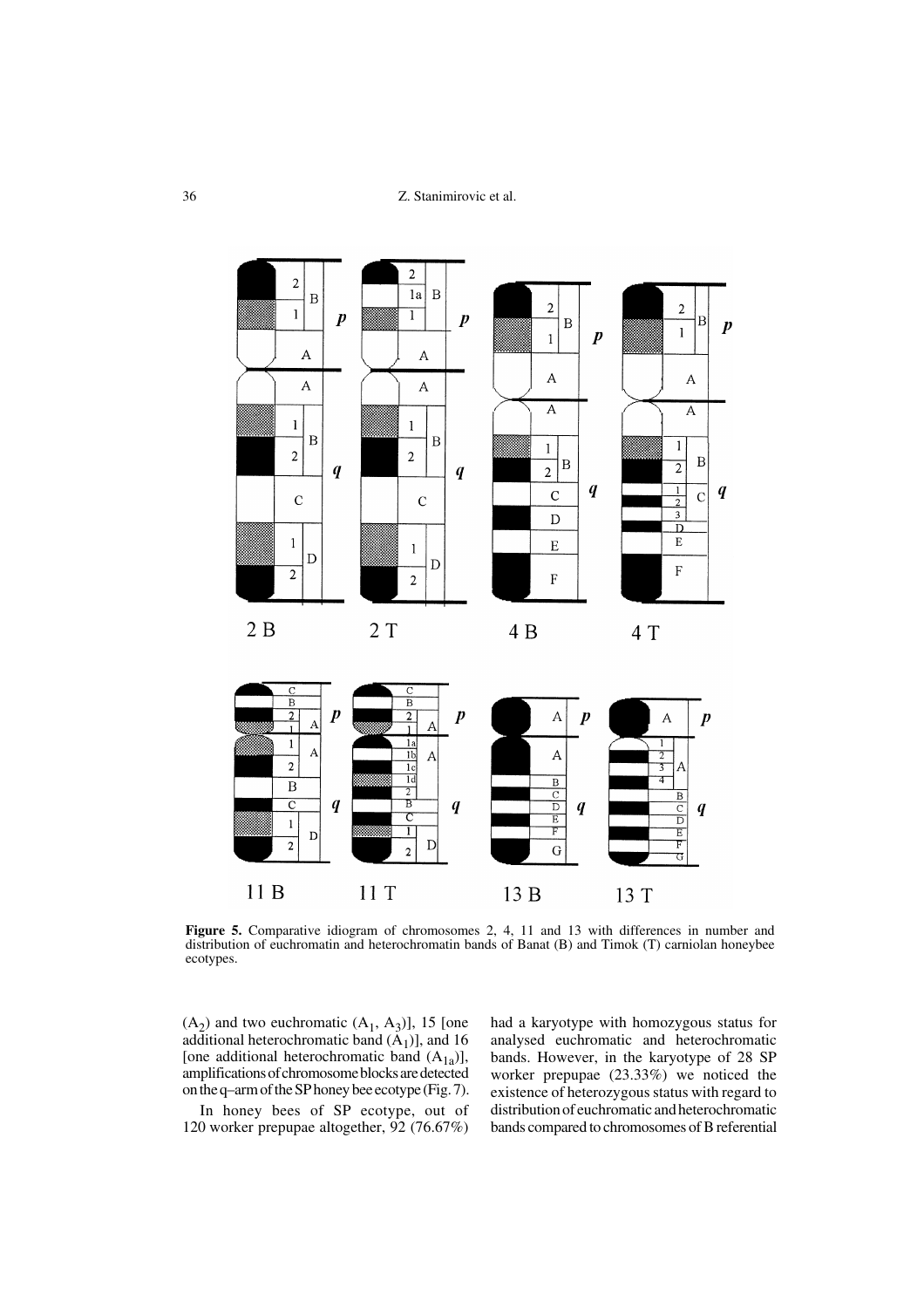

**Figure 6.** Comparative idiogram of chromosomes 1, 12, 15 and 16 with differences in number and distribution of euchromatin and heterochromatin bands of Timok (T) and Syenichko–Peshterski (SP) carniolan honeybee ecotypes.

ecotype. The heterozygous status was observed in: 7 SP prepupae from the locality No. 30, 6 from locality No. 29, 6 from locality No. 27, 5 from locality No. 22 and 4 from locality No. 28.

In honey bees of T ecotype, out of 120 worker prepupae altogether, 106 (88.33%) were homozygous and 14 (11.67%) heterozygous with regard to distribution of euchromatic and heterochromatic bands in relation to chromosomes of B referential ecotype. The heterozygous status was observed in: 5 T

prepupae from locality No. 15, 4 from locality No. 12, 3 from locality No. 13 and 2 from locality No. 18.

These data point to the existence of a relatively low level of heterozygosity within the populations of SP and T honey bee ecotypes. Bearing in mind the geographical distribution of the localities, the isolation of the ecotypes, the absence of migratory beekeeping, and the behavior of queens in mating, the observed heterozygosity may represent intrapopulation genetic polymorphism at the G-band level.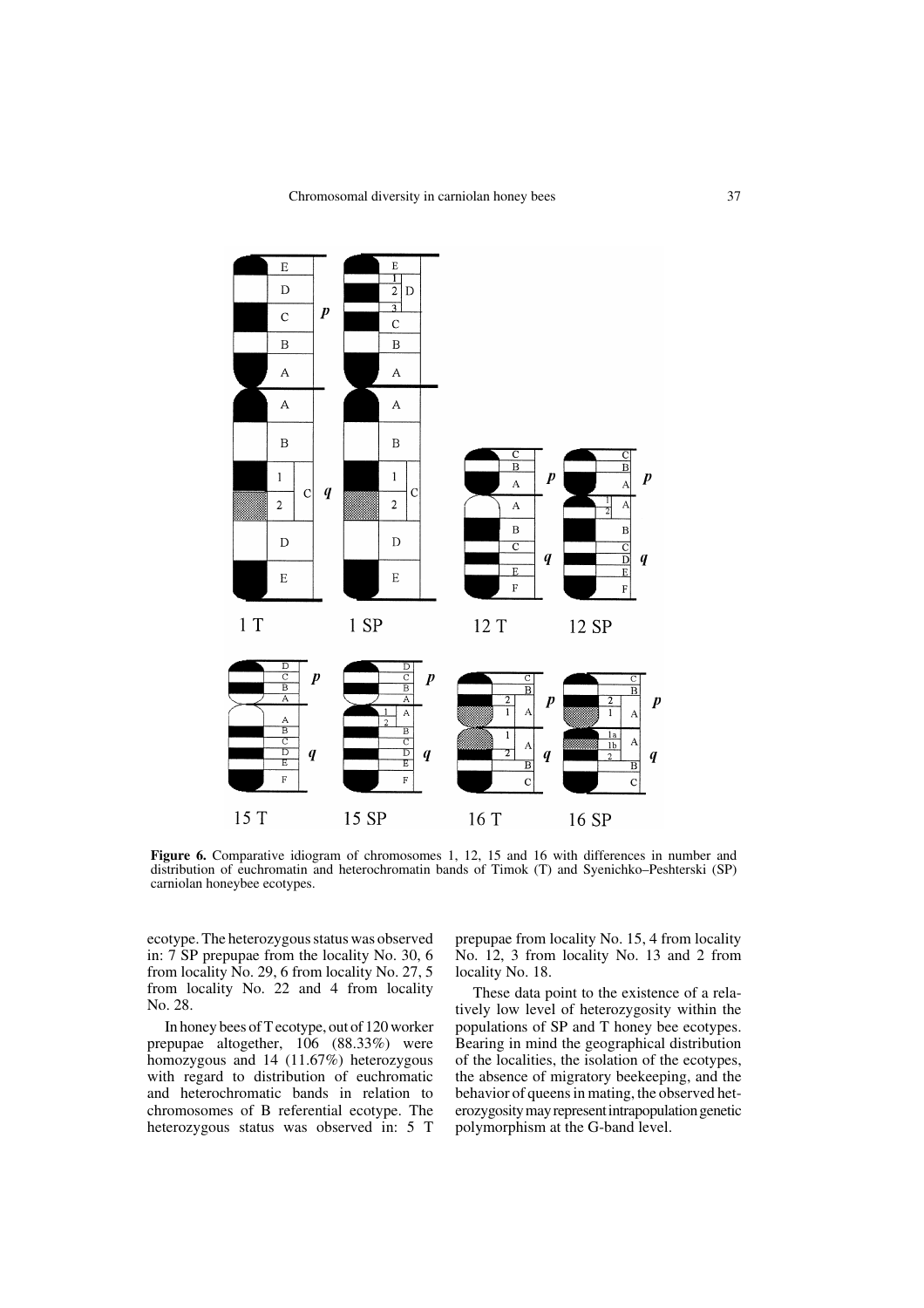38 Z. Stanimirovic et al.



Figure 7. Comparative idiogram of chromosomes 1, 2, 4, 11, 12, 13, 15 and 16 with differences in number and distribution of euchromatin and heterochromatin<br>bands of Banat (B) and Syenichko-Peshterski (SP) carniolan honeybe **Figure 7.** Comparative idiogram of chromosomes 1, 2, 4, 11, 12, 13, 15 and 16 with differences in number and distribution of euchromatin and heterochromatin bands of Banat (B) and Syenichko–Peshterski (SP) carniolan honeybee ecotypes.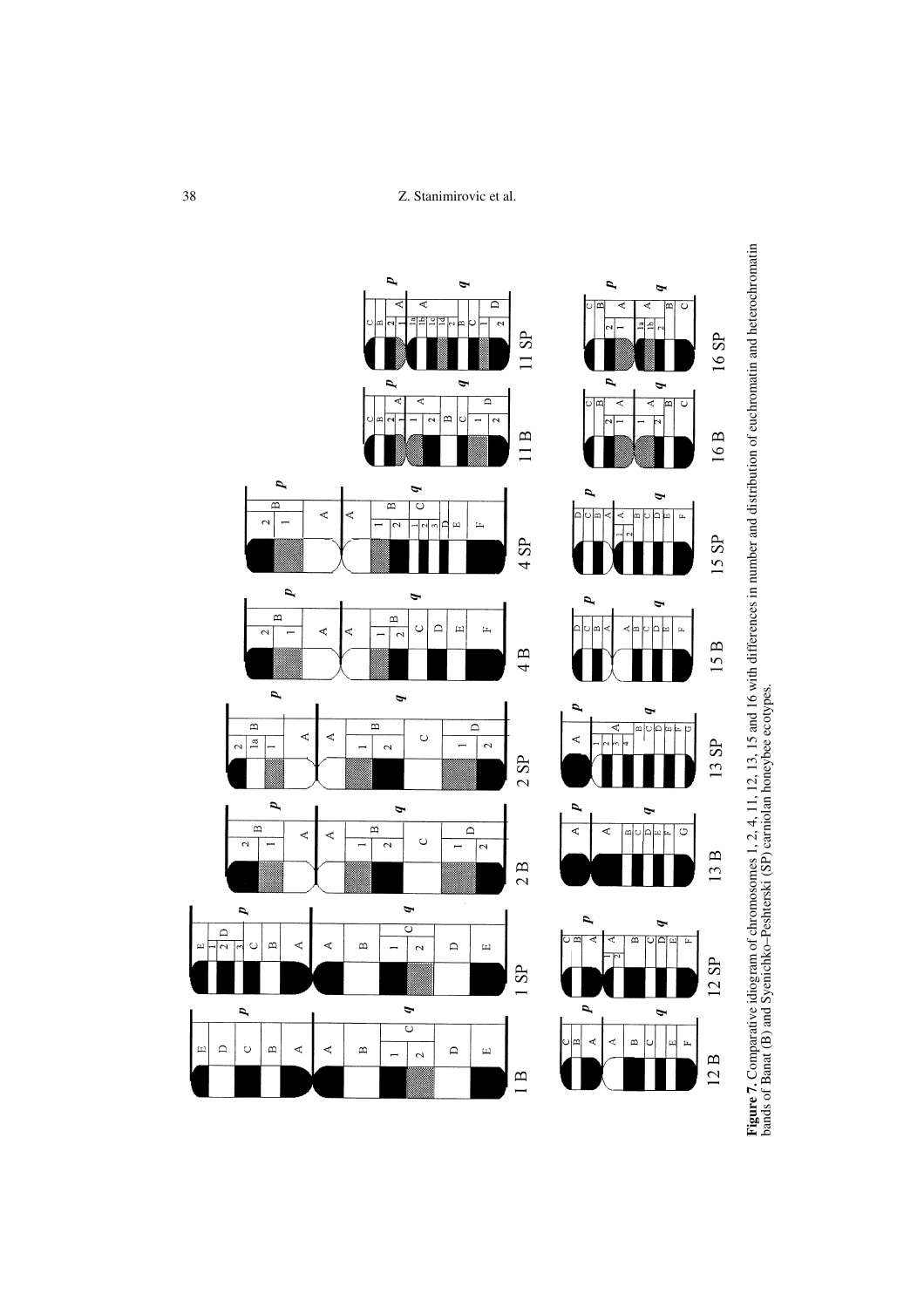# **4. DISCUSSION**

In this study, cytogenetic investigation of three indigenous honey bee ecotypes from Serbia was performed to elucidate polymorphism of G-banding pattern of *A. m. carnica* chromosomes. According to Ruttner (1988) several ecotypes of *A. m. carnica* can be recognized on the basis of precise morphometric measurements. Kezic et al. (1994) reported differences in the area of open brood, in the number of drone brood cells and in pollen amount among three ecotypes of *A. m. carnica*: alpine (from Austria), pannonian (from Croatia) and subalpin (from Slovenia). Previous investigations of diversity in *A. m. carnica* from Serbia revealed differences in the biometric and ultrastructural organizations of chromosomes between B and SP honey bee ecotypes (Stanimirovic et al., 1999a, b), differences in exertion of hygienic and grooming behaviors within and among the same ecotypes (Pejovic, 2001; Pejovic et al., 2002; Stanimirovic et al., 2001, 2002a, b; Cirkovic, 2002), and morphometric differences among honey bees of B, T and SP ecotypes (Stevanovic, 2002).

The comparison of the distribution of euchromatin and heterochromatin on chromosomes in the studied honey bee karyotypes revealed additional and fluctuating tempo in changes established in the amount of euchromatin and heterochromatin of certain chromosomes in SP and T honey bee ecotypes compared to those of the B referential ecotype. The revealed variability suggest that there exists a certain balance in the increase of the overall amount of euchromatin and heterochromatic bands in SP and T ecotypes. These results are in accordance with those of Hoshiba and Imai (1993) who investigated chromosome evolution of bees and wasps on the basis of C-banding pattern analyses, pointing to saltatory and fluctuating growth of heterochromatin after centric fission influencing the number and morphology of chromosomes. These authors suggested that chromosome number of hymenopterans during evolution was increased by centric fission, and arm number by pericentric inversion; but temporary reduction of chromosome number occurred by centric fusion.

Since the mechanism of additional band development and dynamics of band number increase have not investigated, we can only

presume that the observed differences on chromosomes of SP and T ecotypes might be the result of fluctuating chromosomal rearrangements (Imai et al., 1988; Hoshiba and Imai, 1993), probably based on spontaneous or induced amplifications of certain chromosomal regions, known to be frequent in chromosomes of mouse-like rodents (Viegas-Pequignot et al., 1983; Agulnik et al., 1988; Stanimirovic et al., 1995).

In this study, the chromosomal differences between T and SP honey bee ecotypes were registered on 4 chromosomes: Nos. 1, 12, 15 and 16, whereas in SP ecotype a greater number of bands (altogether 5 bands more), were found in relation to the same chromosomes of T ecotype. Chromosomal differences (in the number of bands) between T and B ecotypes were also registered on 4 chromosomes (Nos. 2, 4, 11 and 13), but altogether there were 9 bands more in T ecotype karyotype than in that of B referential ecotype. In the karyotype of the SP ecotype, 14 more bands were found than in that of B referential ecotype. We conclude that the greatest cytogenetic differences exist between the SP and B honeybee ecotypes, less differences exist between the T and B ecotypes and the least occur between the SP and T ecotypes.

The results of this study demonstrate the existence of G-band polymorphism of the chromosomes of the subspecies *Apis mellifera carnica* in Serbia. The cytogenetic differences among the three investigated honey bee ecotypes, and the data on their hygienic and grooming behaviors (Pejovic, 2001; Pejovic et al., 2002; Stanimirovic et al., 2001, 2002a, b; Cirkovic, 2002), suggest that these ecotypes may represent a novel source of genetic variation for breeding programs, and, therefore, require attention for conservation. Furthermore, our results suggest that even more extensive genetic variability could be dispersed within the three ecotypes. Additional studies of genetic polymorphism at the molecular level should provide higher resolution of ecotypic relationships.

#### **ACKNOWLEDGEMENTS**

The authors wish to thank the Ministry of science, technology and development of Serbia for providing financial support (Project No. 1870).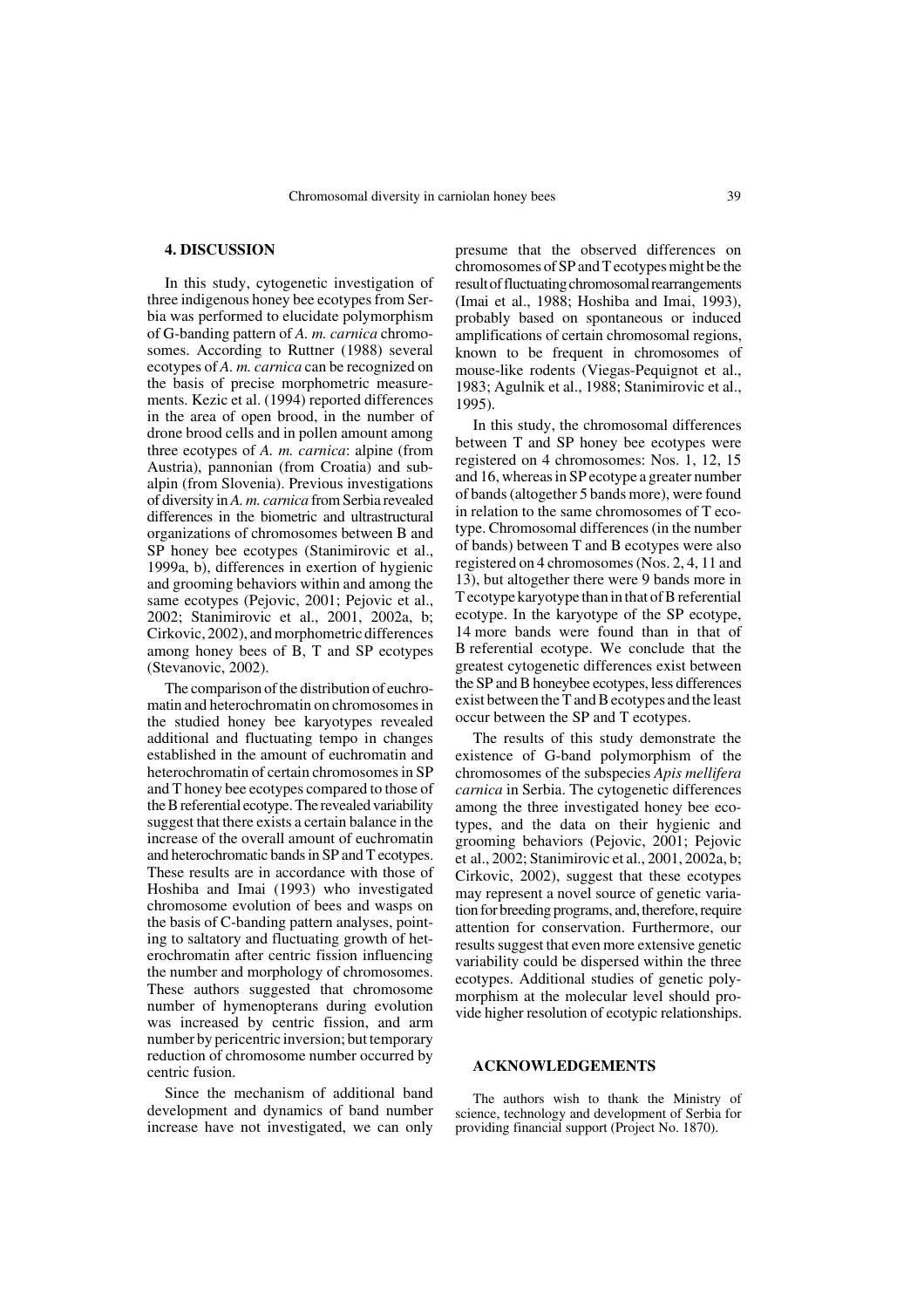**Résumé** – **Diversité chromosomique chez l'abeille** *Apis mellifera carnica* **de Serbie.** La biodiversité de l'abeille domestique *Apis mellifera carnica* Pollm de Serbie a été étudiée du point de vue du polymorphisme de la bande G des chromosomes. Trois écotypes ont été échantillonnés dans 3 régions de Serbie géographiquement définies et caractérisées par des microclimats spécifiques et des conditions floristiques nombreux. Dans la région de Banat, les abeilles vivent dans des conditions de microclimat de plaine et appartiennent à l'écotype Banat (B). Les 2 autres écotypes − Timok (K) et Syenichko-Peshterski (SP) − vivent dans des conditions de microclimat et de flore très spécifiques de la région de Timok et du plateau de Syenichko-Peshterski respectivement.

On a observé des différences dans le nombre et la répartition des bandes G sur les chromosomes entre les écotypes T et B pour 4 chromosomes (2, 4, 11 et 13), la caryotype T ayant 9 bandes de plus que l'écotype de référence B (Fig. 5). On a observé des différences dans la répartition de la région chromique entre les écotypes SP et T pour 4 chromosomes également (1, 12, 15 et 16), mais avec seulement 5 bandes supplémentaires dans le caryotype SP par rapport au caryotype T (Fig. 6). Les différences les plus grandes concernant le nombre et la répartition des bandes G ont été enregistrées entre les écotypes SP et B, où 8 chromosomes (1, 2, 4, 11, 12, 13, 15 et 16) présentent des différences avec 14 bandes supplémentaires dans le caryotype de l'écotype SP par rapport à l'écotype de référence B (Fig. 7). Cette étude prouve l'existence d'un polymorphisme de la bande G des chromosomes au sein de la race *Apis mellifera carnica* de Serbie. Les 3 écotypes peuvent représenter une source de variation génétique pour des programmes de sélection et méritent donc des mesures pour leur conservation. En outre nos résultats suggèrent l'existence d'une variabilité génétique encore plus étendue parmi les 3 écotypes. D'autres études du polymorphisme génétique au niveau moléculaire devraient fournir une définition plus forte des relations entre écotypes.

*Apis mellifera carnica* **/ polymorphisme / bande G / chromosome / diversité** 

**Zusammenfassung** – **Mannigfaltigkeit der Chromosomen ei der Honigbiene** *Apis mellifera carnica* **aus Serbien.** Die vorliegende Studie untersucht die Biodiversität der Honigbienen *Apis mellifera carnica* Pollm. aus Serbien im Hinblick auf den G-Bandenpolymorphismus der Chromosomen. In drei geographisch definierten Regionen Serbiens, die charakterisiert sind hinsichtlich zahlreicher mikroklimatischer und floristischer Bedingungen, wurden drei Ökotypen der Bienen gesammelt. Die in der Banat-Region unter einem Tieflandmikroklima lebenden Bienen wurden dem Banat-Ökotyp (B) zugeordnet. Die anderen beiden Ökotypen, die unter den mikroklimatisch und floristisch hochspezifischen

Bedingungen der Timok-Region und des Syenichko-Peshterski-Plateaus leben, wurden als Timok- (T), beziehungsweise als (SP) Ökotypen bezeichnet. Die Honigbienenökotypen T und B wiesen an 4 Chromosomen Unterschiede in der Zahl und Verteilung der G-Banden auf, wobei der Karyotype des T-Ökotyps 9 Banden mehr aufwies als der Referenzökotyp B (Abb. 5). Auch für die SP- und T-Ökotypen wurden an 4 Chromosomen Unterschiede in der Chromatinverteilung festgestellt, wobei der Karyotyp des SP-Ökotyps 5 Banden mehr aufwies als der T-Ökotyp (Abb. 6). Die grössten Unterschiede in der Zahl und Verteilung der G-Banden wurden zwischen dem SP- und dem B-Ökotyp registriert, und zwar in 8 Chromosomen (1, 2, 4, 11, 12, 13, 15 und 16), die im SP-Ökotyp insgesamt 14 Banden mehr aufwiesen als im Referenzökotyp B (Abb. 7). Die Ergebnisse dieser Studie zeigen einen G-Bandenpolymorphismus der Chromosomen für die Subspezies *Apis mellifera carnica* in Serbien. Alle drei Ökotypen können eine Quelle genetischer Variation für Zuchtprogramme darstellen und sind deshalb für Konservierungsmassnahmen von Bedeutung. Des weiteren weisen unsere Ergebnisse auf die Existenz einer weitaus umfassenderen genetischen Variabilität innerhalb der drei Ökotypen hin. Eine höhere Auflösung der Ökotypbeziehungen ist deshalb in molekularen Studien zum genetischen Polymorphismus zu erwarten.

### *Apis mellifera carnica* **/ Polymorphismus / G-Bande / Chromosom / Mannigfaltigkeit**

#### **REFERENCES**

- Arias M.C., Sheppard W.S. (1996) Molecular phylogenetics of honey bee subspecies (*Apis mellifera* L.) inferred from mitochondrial DNA sequence, Mol. Phylogenet. Evol. 5, 557–566.
- Agulnik S.I., Gorlov I.P., Agulnik A.I. (1988) New variant of chromosome No. 1 in domestic mouse, Cytology 30, 773–778 (in Russian).
- Badino G., Celebrano G., Manino A. (1982) Genetic variability *of Apis mellifera ligustica* Spin. in a marginal area of its geographical distribution, Experientia 38, 540–541.
- Badino G., Celebrano G., Manino A. (1983) Population structure and *Mdh-1* locus variation in *Apis mellifera ligustica*, J. Hered. 74, 443–446.
- Badino G., Celebrano G., Manino A., Longo S. (1985) Enzyme polymorphism in the Sicilian honeybee, Experientia 41, 752–754.
- Badino G., Celebrano G., Manino A., Ifantidis D. (1988) Allozyme variability in Greek honeybees (*Apis mellifera* L), Apidologie 19, 377–386.
- Beilharz R., Luxford B., Wilkinson J. (1993) Quantitative genetics and evolution: Is our understanding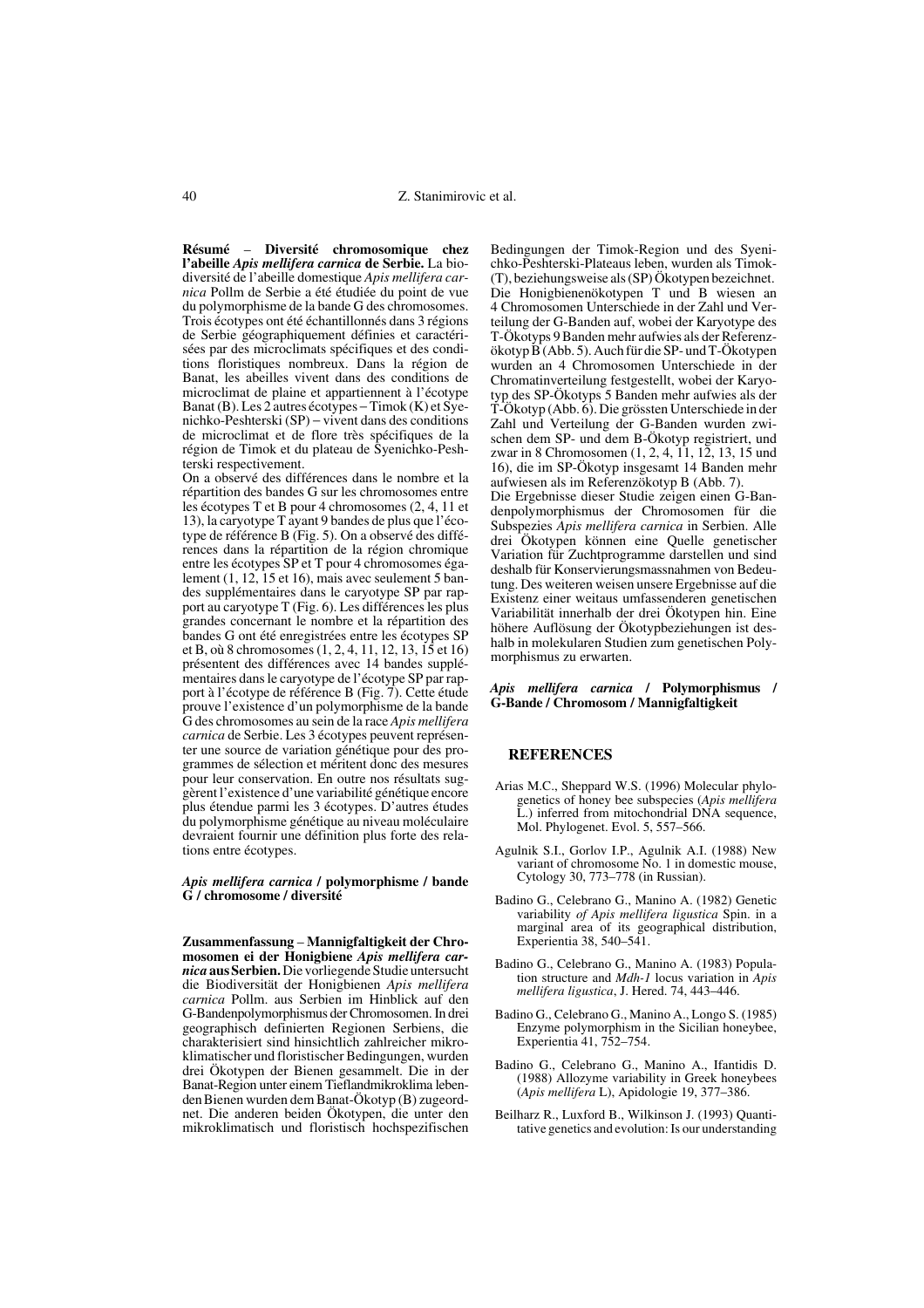of genetics sufficient to explain evolution? J. Anim. Breed. Genet. 110/3, 161–170.

- Bubalo D., Langer Z., Drazic M., Pechhacker H., Poklukar J., Kezic N. (1994) Wintering of different carnica ecotypes (*Apis mellifera carnica*) in the north west part of Croatia, in: Gomercic H. (Ed.), Proc. 5th Congr. Croatian Biologists, Oct. 3–7th, Pula, Croatia, pp. 228–229 (in Croatian).
- Cirkovic D. (2002) Reproductive-productive and hygienic-grooming characterization of Syenichko-Peshterski honey bee ecotype, M.Sc. thesis, Univ. Belgrade, Yugoslavia.
- DAD-IS HomePage (1997) Draft Curriculum for scientific method coursework. http://dad.fao.org/en/ Home.htm (accessed on 15 November 2004).
- Dempfle L. (1990) Conservation, creation and utilization of genetic variation, J. Anim. Sci. 73, 2593– 2600.
- Dumanovic J., Marinkovic D., Denic M. (1985) Dictionary of genetics, Naucna knjiga, Beograd (in Serbian).
- FAO Food and Agriculture Organization of the United Nations (1989) Programs for the Preservation of Animal Genetic Resources, FAO, Rome, Italy.
- Garnery L., Vautrin D., Cornuet J.M., Solignac M. (1991) Phylogenetic relationships in the genus *Apis* inferred from mitochondrial DNA sequence data, Apidologie 22, 87–92.
- Garnery L., Cornuet J.M., Solignac M. (1992) Evolutionary history of the honey bee *Apis mellifera* inferred from mitochondrial DNA analysis, Mol. Ecol. 1, 145–154.
- Griffiths H.I. (1998) Conservation and Balkan biodiversity–plenary lecture, in: Petkovski S. (Ed.), Proc. 2nd Int. Congr. Biodiversity, Ecology and Conservation of the Balcan Fauna (BIOECCO 2), Sept. 16–20, Ohrid, Macedonia, pp. 42–46.
- Hodgers J. (1991) Sustainable development of animal genetic resources, World review of animal zootechnic, Anim. Genet. Res. 3/91, 2–10.
- Hoshiba H. (1984a) Karyotype and banding analyses on haploid males of the honey bee (*Apis mellifera*), Proc. Jpn Acad. Ser. B 60, 122–124.
- Hoshiba H. (1984b) The C-Banding analysis of the diploid male and female honey bee (*Apis mellifera*), Proc. Jpn Acad. Ser. B 60, 238-240.
- Hoshiba H., Kusanagi A. (1978) Karyological study of honeybee, J. Apic. Res. 17, 105–109.
- Hoshiba H., Okada I. (1986) G-Banding analyses of male chromosomes in *Apis cerana* and *A. mellifera ligustica*, Apidologie 17, 101–106.
- Hoshiba H., Imai H.T. (1993) Chromosome evolution of bees and wasps (Hymenoptera, Apocrita) on the basis of C-banding pattern analyses, Jpn J. Entomol. 61, 465–492.
- Hoshiba H., Duchateau M.R., Velthuis H.W. (1995) Diploid males in the bumble bee *Bombus terrestris* (Hymenoptera) karyotype analyses of diploid females, diploid males and haploid males, Jpn J. Entomol. 63, 203–207.
- Imai H.T., Taylor R.W., Crosland M.W.J., Crozier R.H. (1988) Modes of spontaneous chromosomal mutation and karyotype evolution in ants with reference to the minimum interaction hypothesis, Jpn J. Genet. 63, 159–185.
- Kandemir I., Kence M., Kence A. (2000) Genetic and morphometric variation in honeybee (*Apis mellifera* L.) populations of Turkey, Apidologie 31, 343–356.
- Kezic N., Pechhacker H., Poklukar J., Bubalo D., Drazic M., Ruttner F. (1994) Comparison of brood and pollen amount and productivity of 3 strains of *A. m. carnica*, Apidologie 25, 485–487.
- Loftus R., Scherf B. (1993) World watch list of domestic animal diversity, First edition, FAO/UNEP, Rome.
- Meixner M.D., Sheppard W.S., Poklukar J. (1993) Asymmetrical distribution of a mitochondrial DNA polymorphism between 2 introgressing honey bee subspecies, Apidologie 24, 147–153.
- Meixner M.D., Sheppard W.S., Dietz A., Krell R. (1994) Morphological and allozyme variability in honey bees from Kenya, Apidologie 25, 188–202.
- Pejovic D. (2001) Investigations of hygienic and grooming behaviour of honey bee subspecies *Apis mellifera carnica* in disease resistance, M.Sc. thesis, Univ. Belgrade, Yugoslavia.
- Pejovic D., Vucicevic M., Stanimirovic Z. (2002) Grooming behaviour in varoosis resistance in two honeybee ecogeographic varieties (*Apis mellifera carnica*) from Serbia, Apiacta 37, 65–70.
- Ronne M. (1991) High resolution banding present aspects, Genet. Sel. Evol. 23 (Suppl. 1), 49s–55s.
- Ruttner F. (1988) Biogeography and taxonomy of honey bees, Springer-Verlag, Berlin.
- Seabright M. (1971) A rapid banding technique for human chromosomes, Lancet 2, 971–972.
- Schiff N., Sheppard W. (1995) Genetic analysis of commercial honey bees (Hymenoptera: Apidae) from the southeastern United States, J. Econ. Entomol. 88, 1216–1220.
- Sheppard W.S. (1988) Comparative study of enzyme polymorphism in United States and European honey bee (Hymenoptera: Apidae) populations, Ann. Entomol. Soc. Am. 81, 886–889.
- Sheppard W.S., Berlocher S.H. (1984) Enzyme polymorphism in *Apis mellifera* from Norway, J. Apicult. Res. 23, 64–69.
- Sheppard W.S., Berlocher S.H. (1985) New allozyme variability in Italian honey bees, J. Hered. 76, 45– 48.